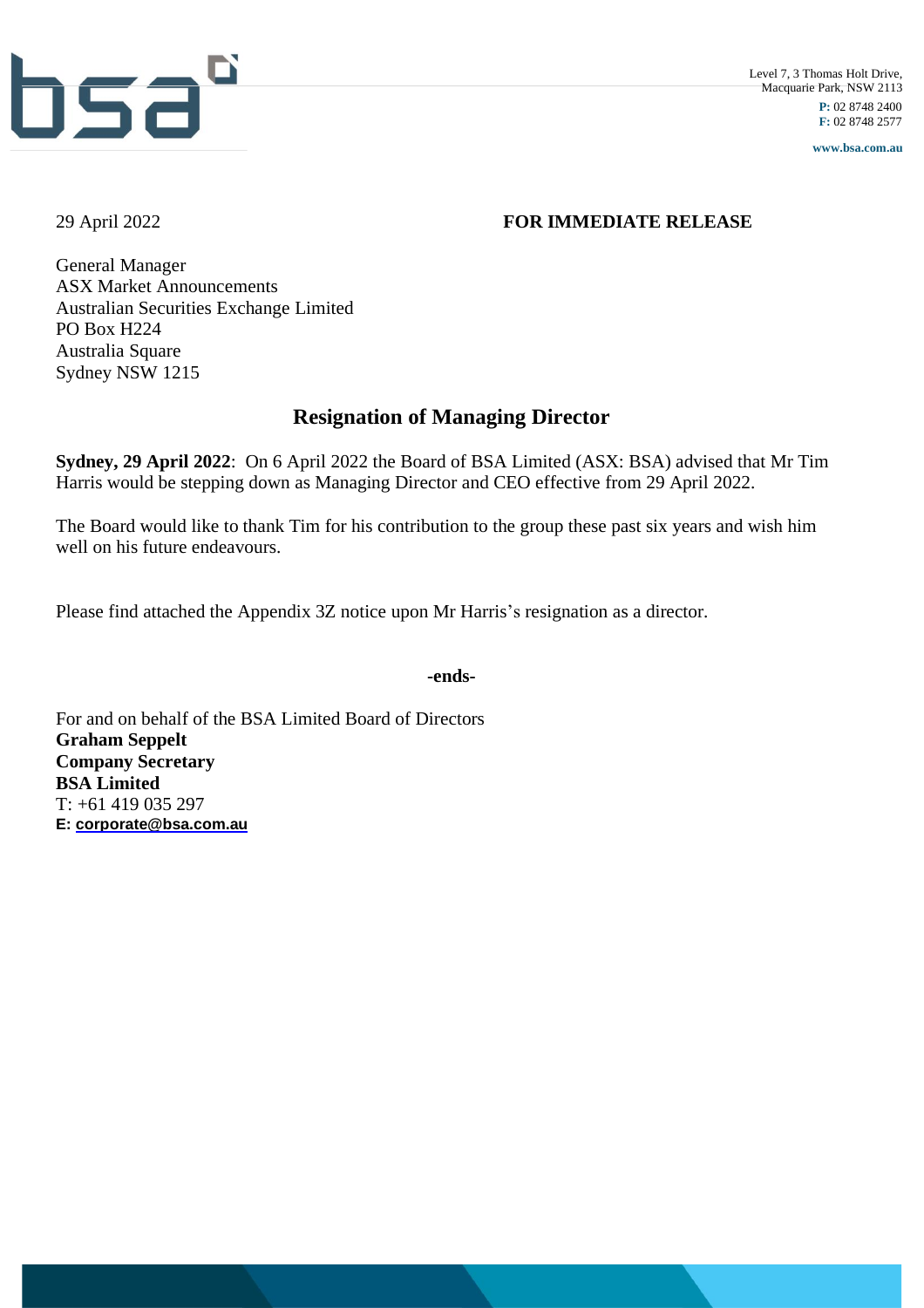# **Appendix 3Z**

#### Final Director's Interest Notice

Information or documents not available now must be given to ASX as soon as available. Information and documents given to ASX become *ASX's property and may be made public.*

Introduced 30/9/2001.

| Name of entity | <b>BSA Limited</b> |
|----------------|--------------------|
| ABN            | 50 088 412 748     |

We (the entity) give ASX the following information under listing rule 3.19A.3 and as agent for the director for the purposes of section 205G of the Corporations Act.

| Name of director                         | Tim Harris    |
|------------------------------------------|---------------|
| Date of last notice                      | 5 August 2021 |
| Date that director ceased to be director | 29 April 2022 |

#### **Part 1 – Director's relevant interests in securities of which the director is the registered holder**

In the case of a trust, this includes interests in the trust made available by the responsible entity of the trust

Note: In the case of a company, interests which come within paragraph (i) of the definition of "notifiable interest of a director" should be disclosed in this part.

#### **Number & class of securities**

1,046,447 ordinary shares 255,658 Performance Rights